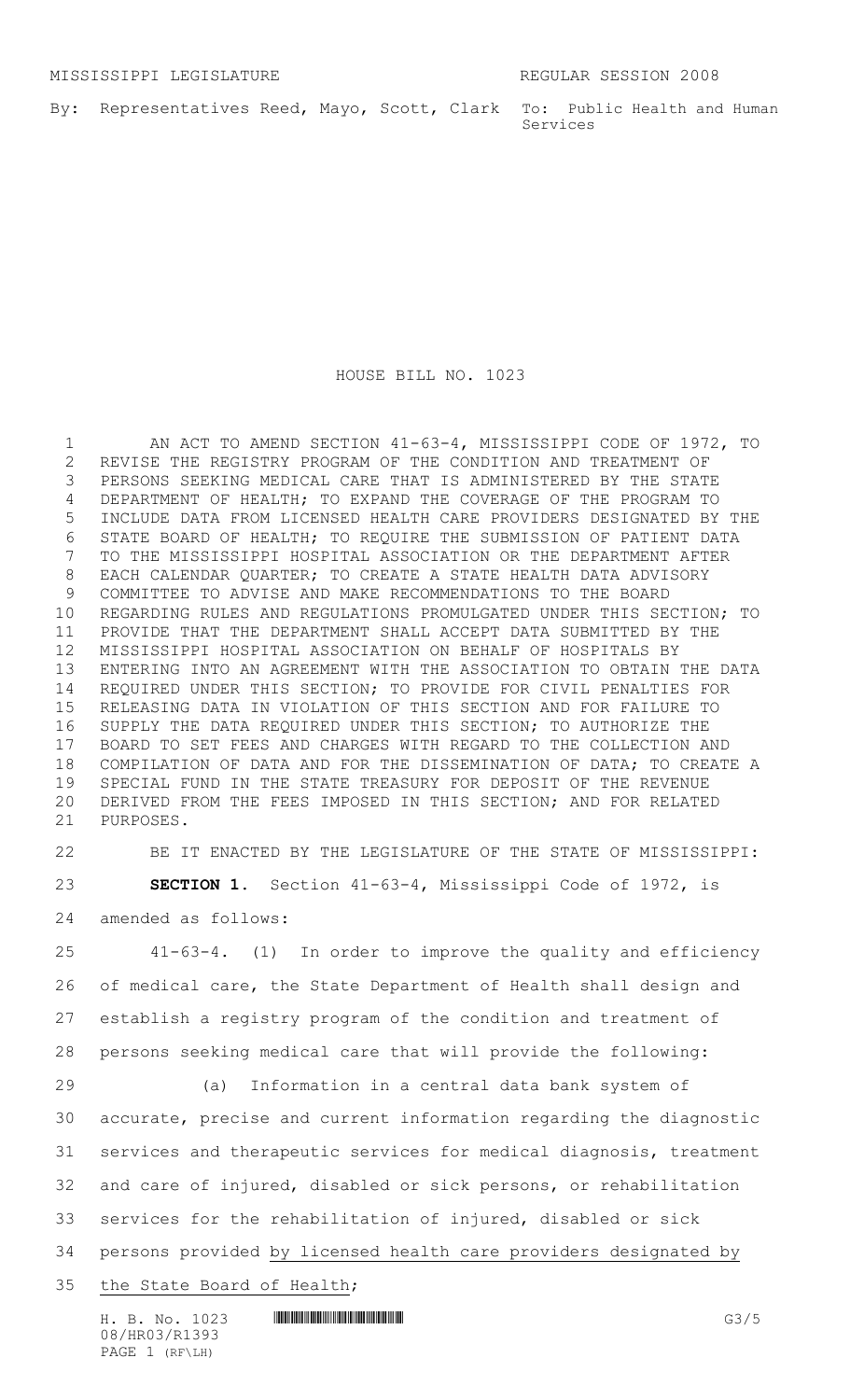(b) Collection of that data;

H. B. No. 1023 **HIMMAN SERVICE SERVICE SERVICE SERVICE SERVICE SERVICE SERVICE SERVICE SERVICE SERVICE SERVICE SERVICE SERVICE SERVICE SERVICE SERVICE SERVICE SERVICE SERVICE SERVICE SERVICE SERVICE SERVICE SERVICE SERVICE**  (c) Dissemination of that data; and (d) Analysis of that data for the purposes of the evaluation and improvement of the quality and efficiency of medical care provided in a health care facility. (2) The State Board of Health shall adopt rules, regulations and procedures to govern the operation of the registry program and to carry out the intent of this section. (3) At a minimum, the board shall require that each hospital, free-standing ambulatory surgical facility and outpatient diagnostic imaging center shall submit patient data as defined by the board to the Mississippi Hospital Association or the department within sixty (60) days after the close of each calendar quarter for all patients that were discharged or died during that quarter. (4) (a) There is created a State Health Data Advisory Committee to advise and make recommendations to the board regarding rules and regulations promulgated under this section. The committee shall consist of the following members: (i) A representative of the Mississippi Hospital Association appointed by the association; (ii) A representative of the Mississippi State Medical Association appointed by the association; (iii) A representative of the Mississippi Nurses 60 Association appointed by the association; (iv) A health researcher appointed by the Board of Trustees of State Institutions of Higher Learning; (v) A representative of the State Department of Health appointed by the State Health Officer; (vi) A consumer representative who is not professionally involved in the purchase, provision, administration, or utilization review of health care or insurance 68 appointed by the Governor;

08/HR03/R1393 PAGE 2 (RF\LH)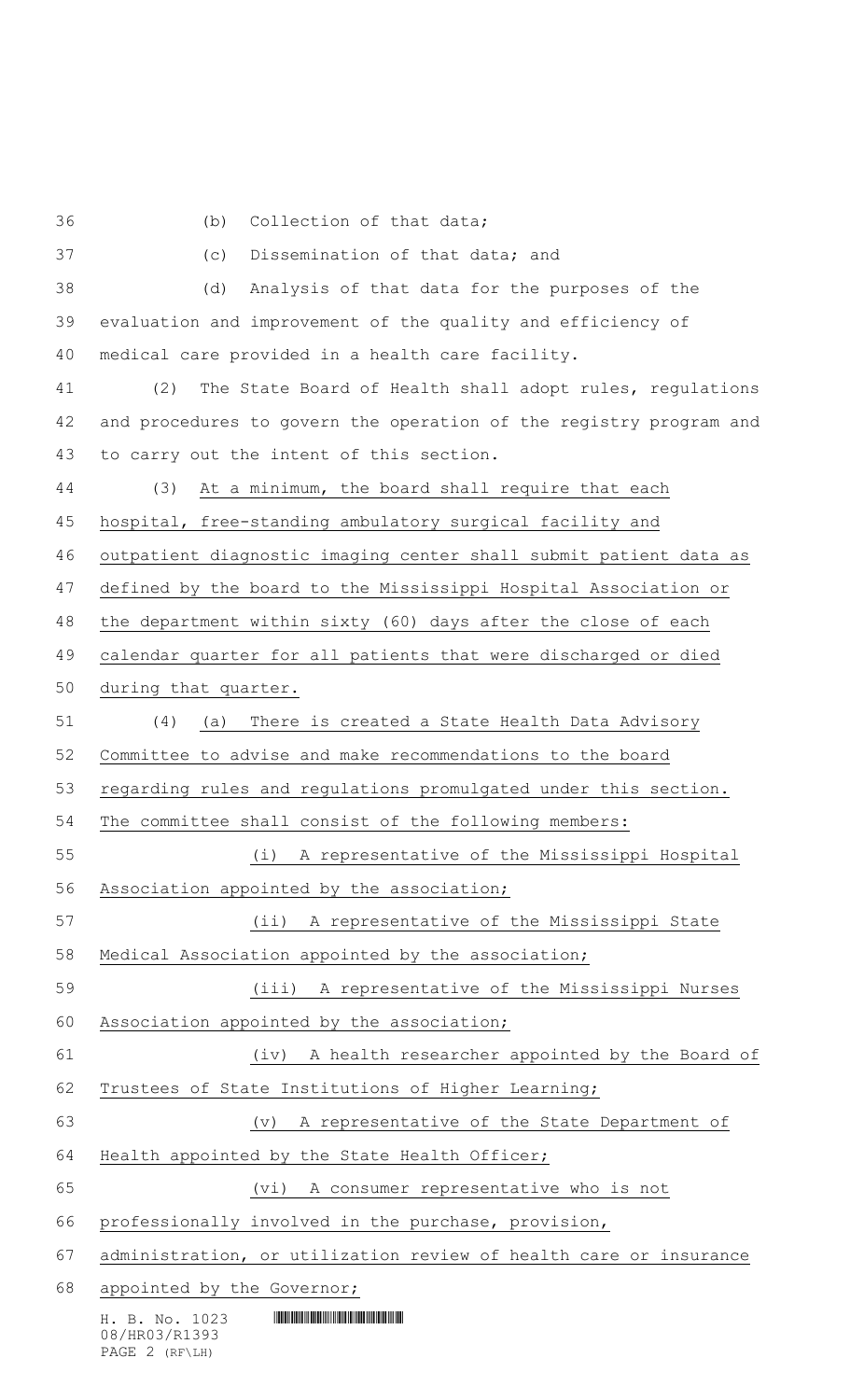| 69  | (vii) A representative of a third-party payer                     |
|-----|-------------------------------------------------------------------|
| 70  | appointed by the Governor;                                        |
| 71  | (viii) A member who is not professionally involved                |
| 72  | in the purchase, provision, administration, or utilization review |
| 73  | of health care or insurance and who has expertise in health       |
| 74  | planning, health economics, health policy, or health information  |
| 75  | systems appointed by the Governor; and                            |
| 76  | A member of the business community appointed<br>(ix)              |
| 77  | by the Governor.                                                  |
| 78  | Committee members shall serve until a successor is<br>(b)         |
| 79  | appointed.                                                        |
| 80  | Committee members shall elect a chairman and vice<br>(c)          |
| 81  | chairman and adopt by-laws.                                       |
| 82  | The department shall provide staff assistance as<br>(d)           |
| 83  | needed to the committee.                                          |
| 84  | (a) The * * * department * * * shall specify the types<br>(5)     |
| 85  | of information to be provided to the registry. The State Health   |
| 86  | Data Advisory Committee shall advise the department on the        |
| 87  | content, format, frequency and transmission of the data to be     |
| 88  | provided.                                                         |
| 89  | Data elements required to be submitted must comply<br>(b)         |
| 90  | with current national standards recommended by the National       |
| 91  | Uniform Billing Committee, the National Committee on Vital Health |
| 92  | Statistics, or similar national standards setting body.           |
| 93  | $\star$ $\star$ $\star$                                           |
| 94  | (6)<br>The department shall accept data submitted by the          |
| 95  | Mississippi Hospital Association on behalf of hospitals by        |
| 96  | entering into a binding agreement negotiated with the association |
| 97  | to obtain data required under this section. A health care         |
| 98  | provider shall submit the required information to the department: |
| 99  | If the provider does not submit the required data<br>(a)          |
| 100 | through the Mississippi Hospital Association;                     |

H. B. No. 1023 A. No. 1023 A. No. 1023 A. No. 1023 A. No. 1023 08/HR03/R1393 PAGE 3 (RF\LH)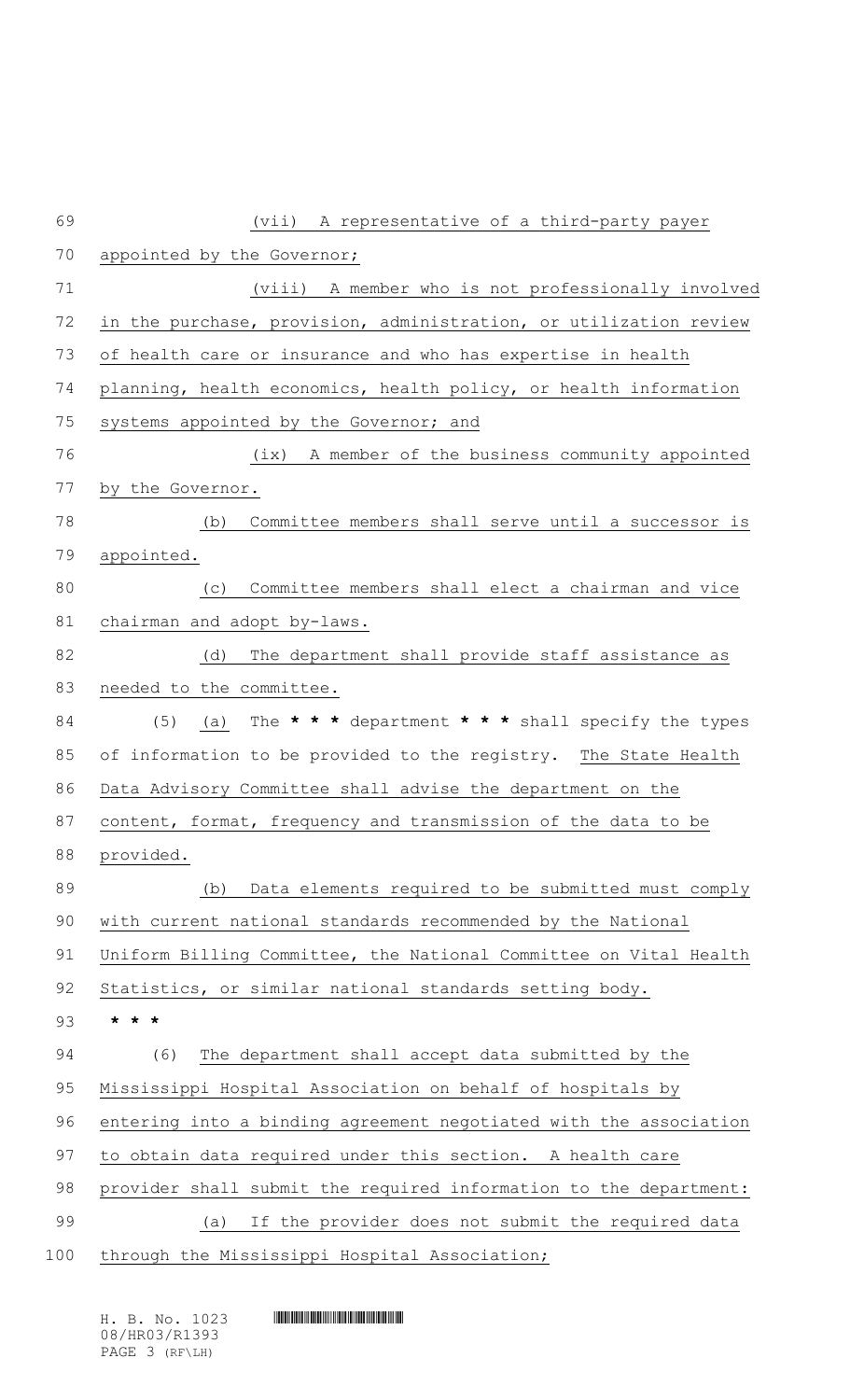H. B. No. 1023 **HALLASHARD** HALLASHARD HALL (b) If no binding agreement has been reached within ninety (90) days from the effective date of this act between the department and the Mississippi Hospital Association; or (c) If a binding agreement has expired for more than ninety (90) days. (7) The information, data and records shall not divulge the identity of any patient. (8) Submission of information to and use of information by the department in accordance with this section shall be considered a permitted disclosure for uses and disclosures required by law and for public health activities under the Health Insurance Portability and Accountability Act and the Privacy Rules promulgated thereunder at 45 CFR Sections 164.512(a) and (b). (9) Notwithstanding any conflicting statute, court rule or other law, the data maintained in the registry shall be confidential and shall not be subject to discovery or introduction into evidence in any civil action. However, information and data otherwise discoverable or admissible from original sources are not to be construed as immune from discovery or use in any civil action merely because they were provided to the registry. (10) The department shall assure that public use data are made available and accessible to interested persons in accordance with the rules and regulations promulgated by the board. (11) A person who knowingly or negligently releases data in violation of this section is liable for a civil penalty of not more than Ten Thousand Dollars (\$10,000.00). (12) A person or organization who fails to supply data required under this section is liable for a civil penalty of Five Cents (5¢) for each record for each day the submission is delinquent. A submission is delinquent if the department does not receive it within thirty (30) days after the date the submission was due. If the department receives the submission in incomplete form, the department shall notify the provider and allow fifteen

08/HR03/R1393 PAGE 4 (RF\LH)